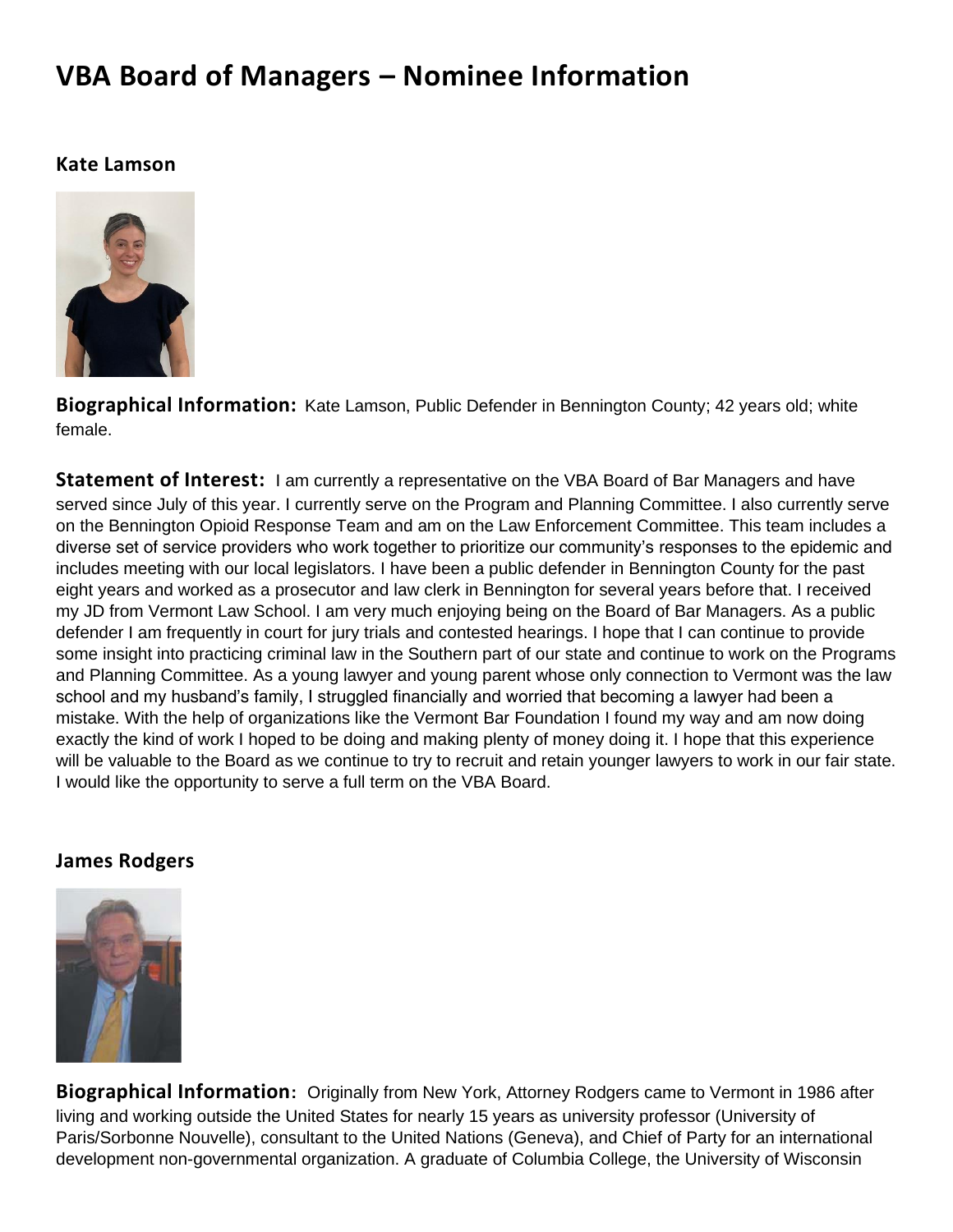(Madison) and the University of Rochester, where he received his Ph.D., Attorney Rodgers trained with several attorneys as their clerk under the Vermont Clerkship Program and was admitted to the Vermont State and Federal Bars in 1996. He served as Board Member, including as Vice-President, of the Vermont Bar Foundation, from 2003 to 2007. He served as a volunteer of the Bar Foundation until 2015. Attorney Rodgers was recognized in May 2011 by being selected as a Senior Fulbright Fellow and Specialist in Law. He worked as a Fulbright Specialist with the Nelson Mandela Metropolitan University, located in Port Elizabeth, Republic of South Africa. He also served as a Fulbright Specialist with the Kobe City University of Foreign Studies in Kobe, Japan from November to December 2014. This recognition was the result of a highly competitive selection process available to qualified applicants from throughout the United States and abroad. Attorney Rodgers was formerly a partner with the Brattleboro law firm of Reid & Rodgers, PLC. He opened his own firm in January of 2006 in order to better serve his clients statewide.

**Statement of Interest:** I am currently a representative on the VBA Board of Bar Managers and have served since 2018. I am chair of the Program and Planning Committee and also serve on the VBA Board Membership Committee and Workforce Development Committee. I have been confirmed as one of the VBA Board representatives to the New England Bar Association (NEBA). I have been in solo practice since 2006 and before that as a partner with David G. Reid from 1996-2006. I read for the law from 1992-1996 prior to my admission to the Vermont Bar in 1996. My background information is available on my website: <http://jamesmrodgersattorney.com/> . Prior to joining the VBA Board, I served as a member of the Vermont Bar Foundation (VBF) Board from 2003-2008 and then over the next 7 years as a volunteer member of the committee evaluating loans to prospective candidates. This gave me the chance to meet and join with a number of VBA members from whom I learned a great deal about the role of the VBF and the VBA in promoting justice and equal access to legal services. Most of the members of the VBF Board and VBA Board of Managers do not come from Windham County. From my perspective, it is important that the views and experiences of VBA members from the southern counties be directly represented and understood. This encourages fuller participation and greater comity within the Vermont bar. It also encourages a feeling of collaboration between attorneys who often work far apart and who therefore only meet within an adversarial context. I will be happy to serve another term on the VBA Board and ask for your vote.

## **Alfonso Villegas**



**Statement of Interest:** I respectfully request your vote to re-elect me to the Vermont Bar Association Board of Managers. I am passionate about the law and the legal profession here in Vermont. As a result, I have sought to advocate for the VBA membership – attorneys, paralegals, and student members – during my tenure. As a relatively young attorney (32 years old), a state employee, and a county prosecutor, I have brought a unique perspective and voice to the Board. I hope to continue to represent the best interests of our membership, with your support.

I have happily served 1 term. I sat on the Workforce Development Committee (WDC) and the Membership Committees (MC). I assisted in developing the new report by the WDC that is currently being addressed and whose recommendations are being implemented. As a member of the MC, we are taking up the tasks given to use by the WDC while implementing new initiatives, including a new Mentorship Program that we hope you will engage with to help retain and grow new attorneys to the State of Vermont.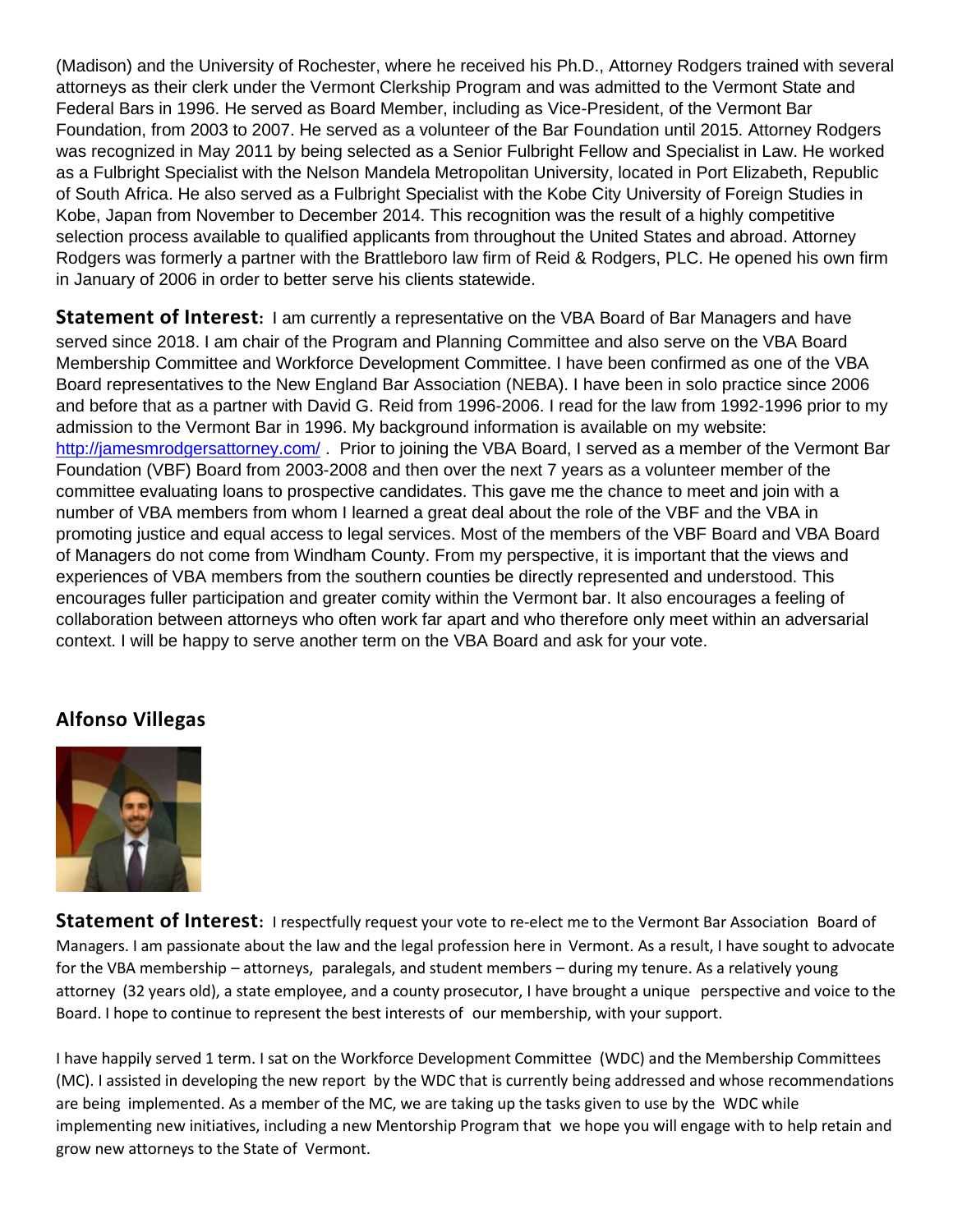I am a dependable and hard-working advocate. As a result of my work efforts and careful approach, I have been assigned increasing levels of responsibility as a Deputy State's Attorney. I have transitioned from prosecuting misdemeanor traffic offenses to representing the State in Washington County's Adult Drug Treatment Court, drug investigations and prosecutions, and prosecuting various felony level offenses. I have independently tried cases, argued suppression motions, and advocated in front of the Vermont Supreme Court. I will continue to bring my work ethic and ever growing experience to the Board to represent you.

Despite my role as a prosecutor, I take time to engage with the legal community at large. I attend the various meetings sponsored by the VBA and YLD. I have happily volunteered to present CLEs on Criminal Law, Treatment Court, and Implicit Bias for the VBA. I am currently mentoring a Vermont Law School Student from the Latin American Law Student Association. And I am now chairing the Diversity Section of the VBA. I will continue to bring the same passion, intellectual curiosity, and collegiality to our bar and – hopefully – as a re-elected member of the Board.

I ask that you vote for me to remain on the Board.